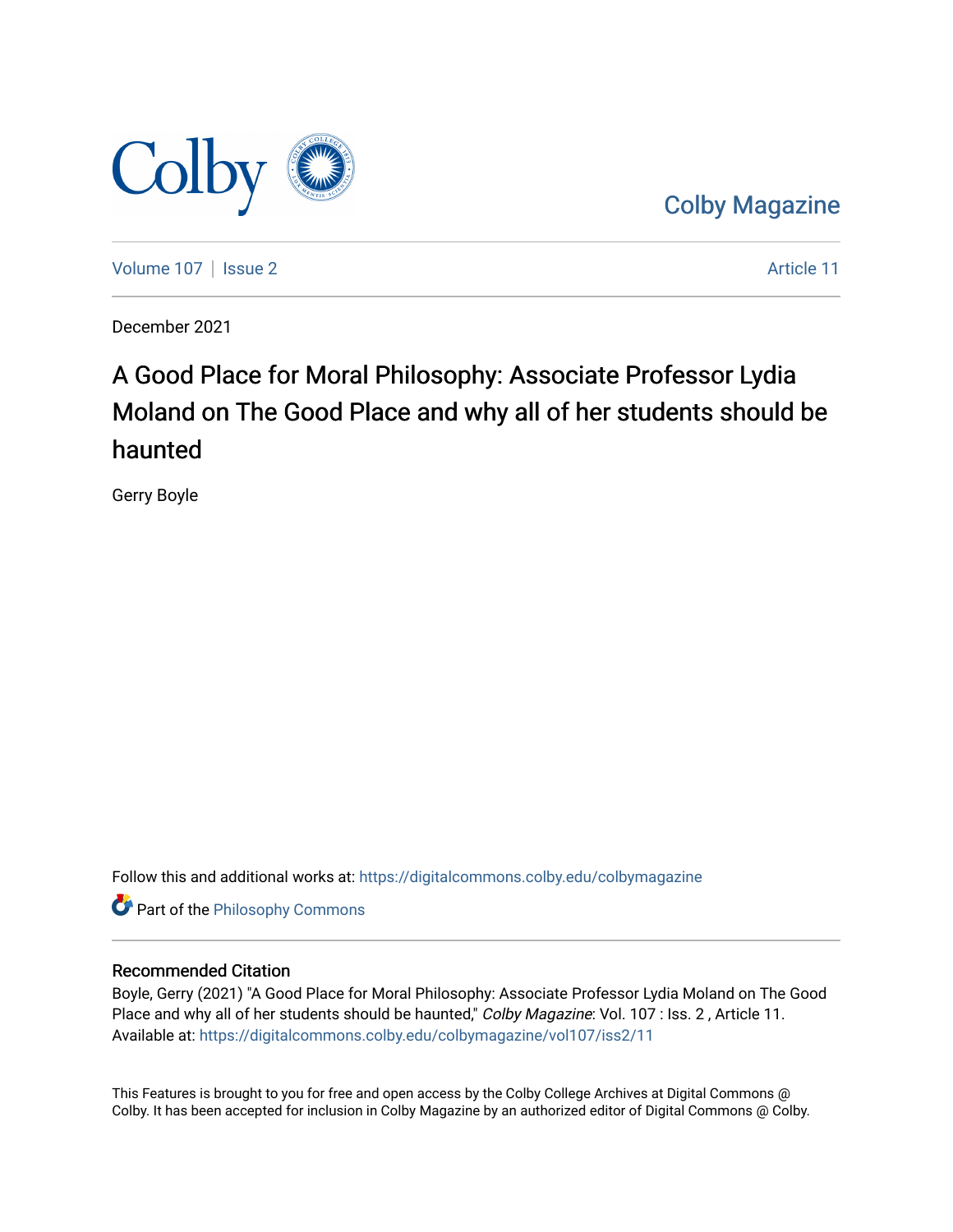### **FACULTY**

# A GOOD PLACE FOR MORAL PHILOSOPHY

Associate Professor Lydia Moland on *The Good Place* and why all of her students should be haunted

*Associate Professor of Philosophy Lydia Moland recently moderated a WBUR CitySpace event featuring producer Michael Schur and actor William Jackson Harper of the NBC comedy* The Good Place*. The award-winning show is about a character, Eleanor, who is mistakenly sent to "the good place" in the afterlife and then has to figure out how to become a better person. Moland spoke with* Colby Magazine *Editorial Director Gerry Boyle '78 about television, morality, and how the most important ideas should fit on a bumper sticker.*

### **So you, Michael Schur, and William Jackson Harper on stage. How did that happen?**

*My brother wrote to me and said, " I think you should probably watch this show because it's about moral philosophy." And I thought, well, that can't be true. Maybe it references moral philosophy somewhere but it can't actually be a sitcom about moral philosophy.*

### **But it turned out it was.** *The Good Place***.**

*Right. And the more I heard about it, the more I could tell that there was a real cultural moment happening here, and I knew that my students were going to start asking me about it so I figured I should watch it for that reason also.*

**And clearly it passed muster with you as a moral philosopher. And a former WBUR producer. I didn't realize that was one of your past lives, that you worked at WBUR during college and right through graduate school.** 

*Yeah, I was always sort of weaving them together.* 

**So that's how you came to pitch the idea of a** *Good Place* **live discussion to your former colleagues at WBUR?**

*Yes, but I said, "If we do this show, I don't want to talk about what it's like to have Ted Danson's phone number. I want to talk about philosophy."*

**Which seemed like a long shot.**

*That was the part that I thought Michael Schur might not want to talk about. It proved to be entirely the opposite.*

### **But you didn't know that?**

*When I sent him the email I thought, there's no way that's going to happen. And then, lo and behold, he was legitimately excited.*